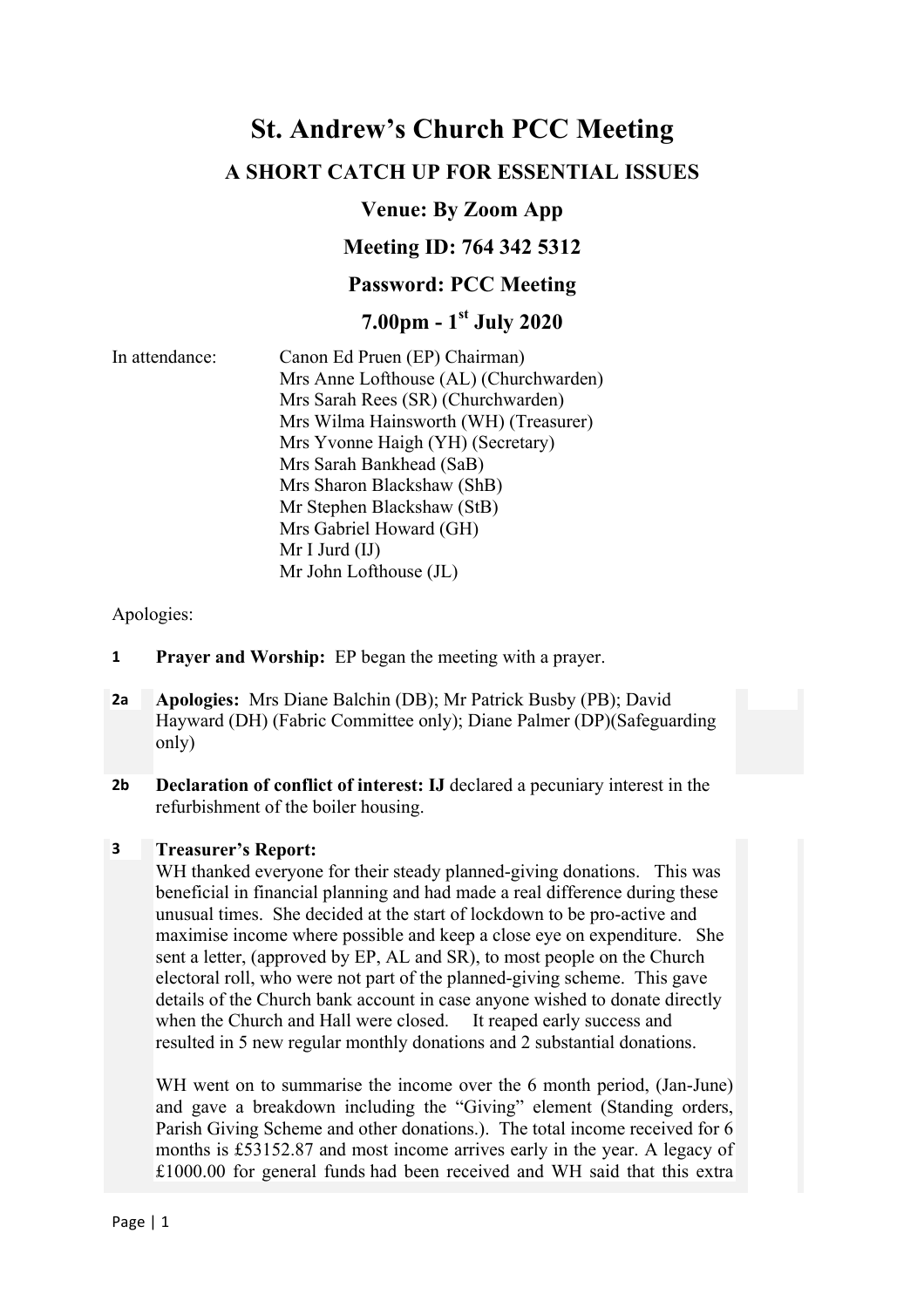income would allow the PCC to be mindful of those people experiencing hardship due to the pandemic, and encouraged everyone to think of suitable causes to consider donating some of this income to. WH said that even in hard times for ourselves, we should be able to think of others. She explained that income from other sources was significantly falling due to the closure of the Church and Hall and gave examples. However, a grant specifically for the Church Hall for £10000.00 had been received, and was proving beneficial. This grant is clearly marked for Church Hall expenses and will be used solely for such purposes as agreed in future meetings.

The Treasurer summarised the expenditure and advised that the Standing Committee had authorised a payment of £1430 to an architect for work done last year in a faculty application. That invoice had only recently been received. WH spoke of the first payment made in relation to our new Church heating project; £3786.98 for the new pipe line to be laid in Church grounds for the supply of gas. A payment of £200.00, agreed by the PCC earlier, was sent to Alton Food Bank. The overall expenditure for 6 months is £27433.86 but more expenditure is expected shortly due to the heating project.

Overall, in the short term, WH said that the finances are manageable, but will get more difficult should the Church and Hall remain closed for further lengthy periods.

WH suggested members support DH in obtaining grants and recovering VAT on the various contracts and elements of the heating project.

#### **ALL**

**ShB**

**IJ**

In relation to Mission Giving, members were asked to consider good charitable causes and bring ideas to the next meeting.

A request for 2021 for the Common Mission Fund (CMF) had been received today from the Diocese and amounted to £24079.60. This represents 35.5% of the Benefice total.

**4 Approval of Previous Minutes 28.1.20:** DH clarified and suggested changes to the previous Minutes regarding the boiler. Suggested amendments **YH** were read out by EP and the PCC approved the changes. Amended and signed by YH on behalf of EP due to the meeting being held over Zoom.

## **5 Church Hall Report:**

#### **(i) Appointment of new hall co-ordinator and caretaker**:

Aloma James has been approved by the PCC and has been made Bookings Manager for the Hall. When the Hall reopens she will begin a three month probationary period. ShB offered to support Aloma in the role. The PCC will have to decide whether it is appropriate to employ a hall caretaker at some point in the future to assist with hall maintenance and also Fabric Committee tasks.

# **(ii) Church Hall Toilets; Quotes:**

IJ was actioned to do this but has not been able to do much, due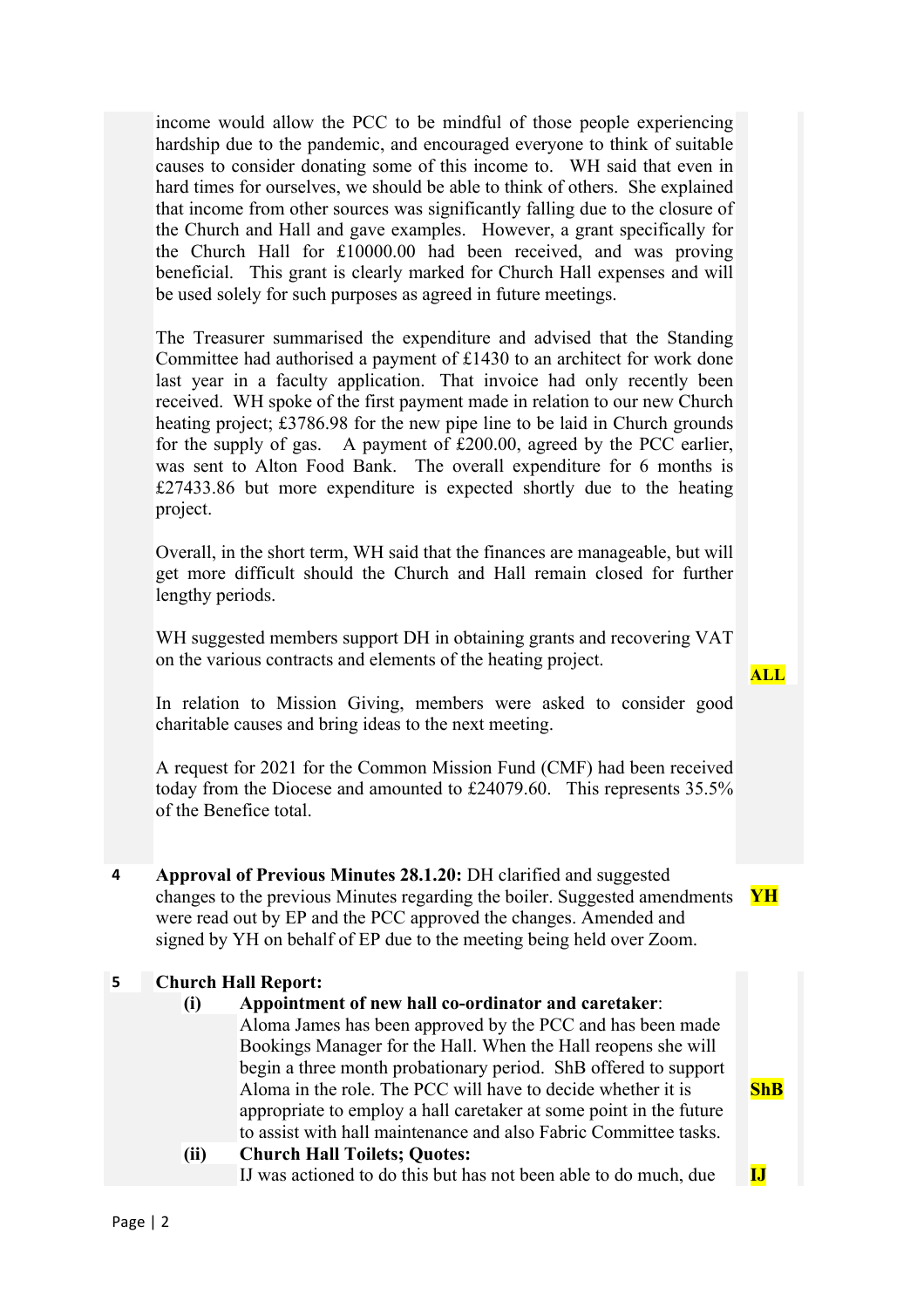to the lockdown and retailers being closed.

- **(iii) Church Hall Grant:** £10,000 was received from East Hampshire District Council in line with the Government direction for losses due to the Covid-19 closures.
- **(iv) Hall License:** This requires renewal very soon and Debby Barnes (previous licensee) is retiring. Therefore we need to train another member of the PCC or ask the Pub Landlord at the Castle of Comfort if he would be willing to take on the role for the hall. Good communication would be required between the Bookings Manager and the Pub so that things could run smoothly. SR will approach the Publican.
- **(v) Hall Cleaner:** Maxine has had a baby boy, and thinks she may be able to return to work in a few months. EP suggested that we pay her 80% of what would have been her last three months' earnings as a gift. PCC approved unanimously by those present. WH to liaise with AL to fulfil.

**5. Canon Ed's Report**:

Cathy Dumelow and Liz Preece are organising a Benefice Said Communion Service at Bentworth on 19th July. There will be no singing. An outdoor Evening Prayer Service will be held outside Shalden Church on the same day. EP is working with all the Benefice Church Wardens to make this happen.

Weddings and Funerals can take place in Churches from Saturday 4th July. There is a limit of 30 people maximum at venues, and some will be too small. EP and Wardens are to decide whether the Church Buildings are too small for this to work.

EP will continue producing services online for those who are finding them helpful in the current climate. EP wished to give a note of thanks to all who have helped with readings and music, and contributed to the services.

EP wished to thank those who have been delivering food to the Foodbank Box in the Church Porch. 750 tonnes are needed per week to support 70 local families in the Alton area. There is a real need for this at the moment.

#### **7. Church Warden's Report: SR**

The heating faculty has been granted. Update in next agenda item. Still **SR**need to get the projector screen looked at re earthing as it is still not working.

Ian Jurd has the keyboard from the vestry in lieu of the replacement door for the electrical board.

SR is still trying to locate the faculty paperwork for the replacement organ to know what we can do with the organ pipes stored in the external cupboard. Having been through all files in the Upper Room which have been transferred to the Hub, will have to wait for Hampshire Records office to

Page | 3

**AL**

**WH**

**WH**

**SR**

**AL SR**

**EP**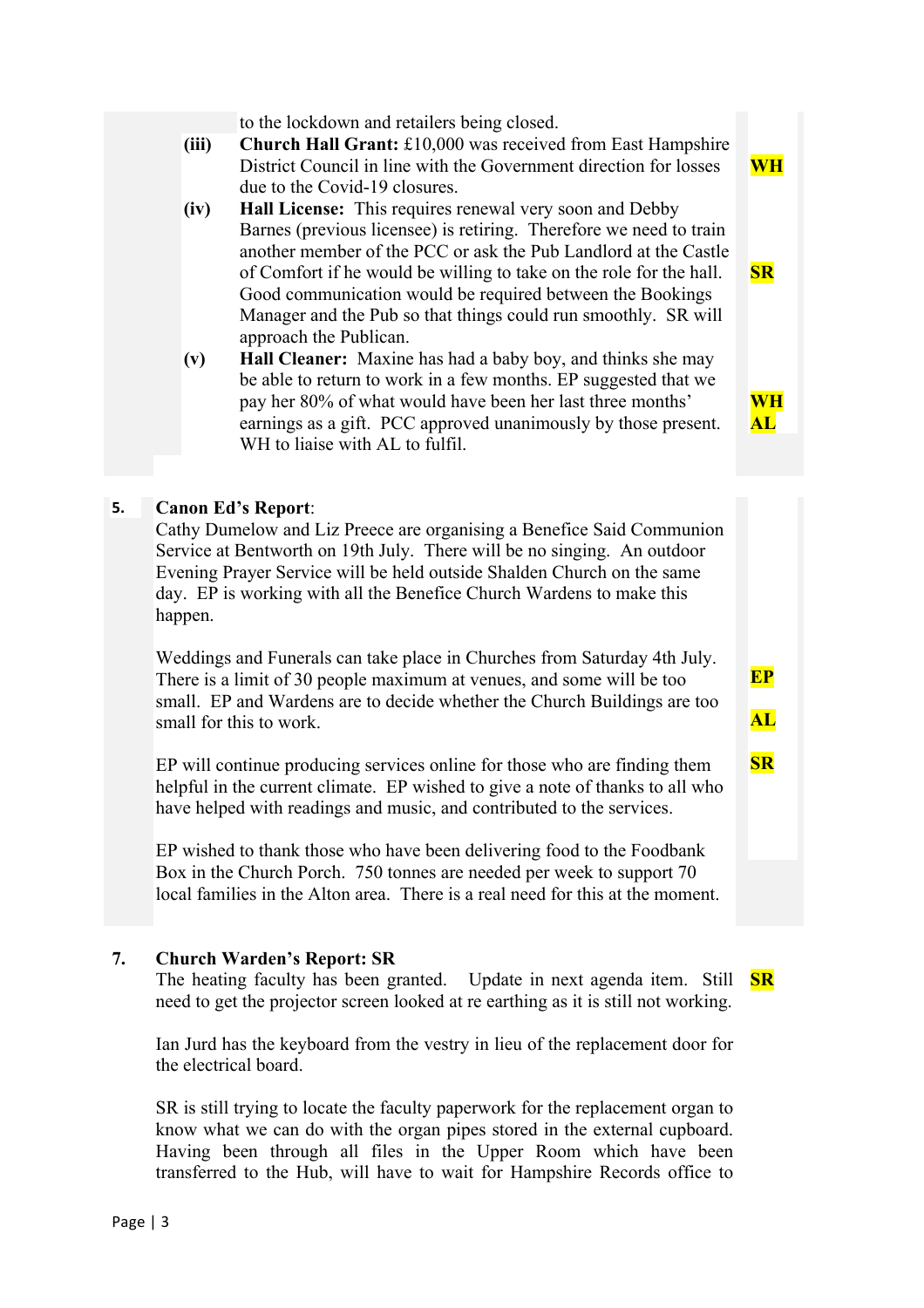open to locate the original.

Smiths of Derby have been contacted regarding the clock winding (due a service) and timing can then be corrected. No response as yet.

A rota needs to be established for unlocking and locking the church for **AL** private prayer (Sunday 10-12 and Wednesday 2-4pm).

SR and AL met a local resident to discuss trimming overhanging branches and replacement of fence to end of their garden on edge of churchyard, so need to liaise with Parish Council (re tree). Ian Jurd has suggested that the fence belongs to the Church.

**SR AL**

EP thanked the Churchwardens and very especially SR for all the work they had done during the Pandemic lockdown.

## **Church Heating Update**

David Hayward has accepted SGN contract for laying gas to the church. Before lockdown there was a minimum 55-day wait, so we are now in their queue.

DH has contacted Steep Oil Tanks about removing the old tank, disconnecting and draining down the boiler. Then A+ Asbestos can remove the oil fired boiler. Carl McHenry can then undertake the electrical upgrade work approved in the January PCC Meeting. Some repointing and brickwork can then be done to allow for the gas meter to be installed with the **DH**appropriate vents added to the side panel by the new door that IJ installed. This is an additional requirement following discussion with SGN and the boiler supplier having thoroughly checked the relevant British Standards and the Institution of Gas Engineers & Managers Technical Guidelines. Quotes need to be sought. IJ has given us a quote.

The boiler can then be installed; the overhead expansion tank removed from the church and DH can take a holiday!

Due to pecuniary interest EP requested IJ to leave the Zoom meeting. EP said he would email him to return to the Zoom meeting. EP very grateful to IJ, DH, SR and others who have done such a huge amount of work with the steps and organising the new heating. SR summarised the work so far and the preparation work required prior to installation of new boiler. IJ had offered a quote for the complete work required to prepare for the installation of the new boiler. This had initially included a labour charge of £300. Having consulted the Archdeacon, EP reminded the PCC that we are not permitted to offer paid work to one of the Church Trustees (a PCC member) without seeking at least one other competitive quote. There is no rush to complete the work. IJ is going on holiday from 14th July until September and would prefer to do any work before going, ideally from 5<sup>th</sup> July onwards. EP said that we are not going to fall within that time frame if we have to get other quotes before deciding on who does the work. He acknowledged that one of the PCC was willing to contribute towards the cost of labour, and he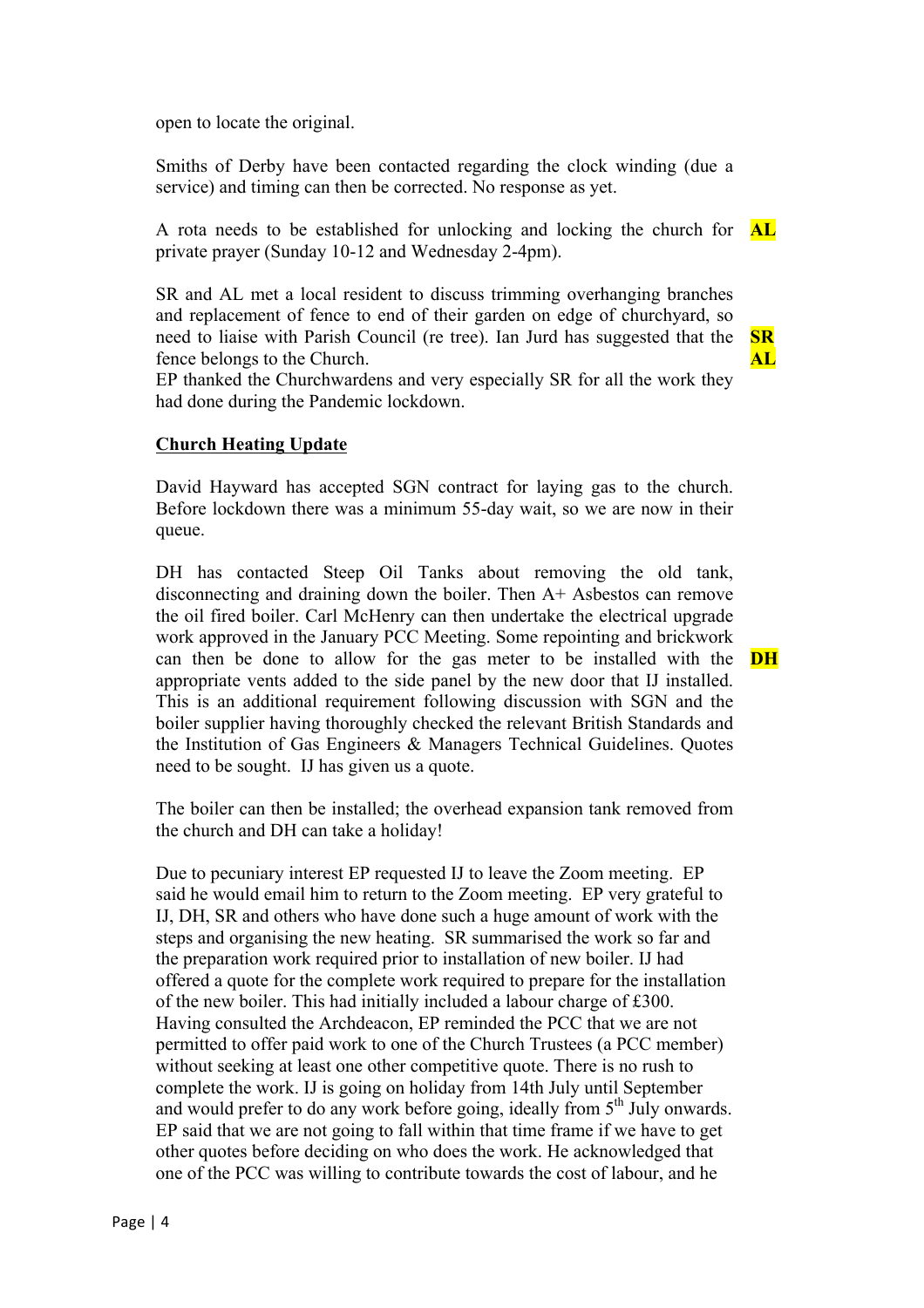acknowledged this tremendous kindness.

StB suggested that he and DH thought it is almost immoral to ask other people to provide quotes for this work when we know that IJ's quote is probably 50% cheaper than most quotes for the work will be. DH would have to put a schedule together, knowing that those people are not going to get the contract. WH said that if you are a Trustee you have to abide by protocols of the good governance of charitable committees and rules are in place to prevent favouring one of the Trustees. She said, with respect, DH is not a Trustee, so understandably cannot comment on these matters.

StB said that he reads the protocol on conflict of interest rules as: so long as one of the members does not profiteer by doing so, and the PCC agree to it, you don't have to get further quotes.

WH said the problem (with respect to this) is that a Trustee is asking to be paid for work, and so would profit, regardless of whether the quote turns out to be cheaper. We should follow good protocol as Trustees, and IJ is a member of the PCC. StB questioned that if IJ did the work with no labour charges, we would not have to go through this. Members agree that would be acceptable. WH reminded members that SR does not take payment for being an Administrator and neither do some of the other officers of the Church. This is proper practice for Trustees, such as on the PCC, who wish to claim payment for services.

AL questioned what objection could there be to getting other quotes? StB reiterated that it was down to the fact that DH still had to put a schedule together, and be available for the other tradesmen to inspect. AL pointed out that tradesmen always realise that they are not necessarily going to succeed with every quote, so if they are prepared to quote, then we should go down that route.

JL agreed that it was right and proper to get other quotes if a Trustee is planning to charge - we have no other option. SaB agreed with this, and said that if IJ's quote is cheaper we would consider him, but if it doesn't fit with our timescale because he is away, then we would not have to necessarily take the cheapest quote – all things have to be considered, to follow due process and to protect everyone involved.

EP recognised that IJ was offering a good price for the work, but we must absolutely follow protocol on these matters as directed by Charity Law and the Archdeacon's ruling on this. He explained that there have been serious problems across the Benefices where such regulations have not been followed. 'The Archdeacon would question me if we are in breach of the Church Law.' He totally understands the additional work for David, StB's point of view and the offer of IJ, but we cannot be in breach of the Archdeacon's advice on this.

StB would like to know if there were three quotes done for the electrical work in church? SR confirmed that she went through Parish Buying, and that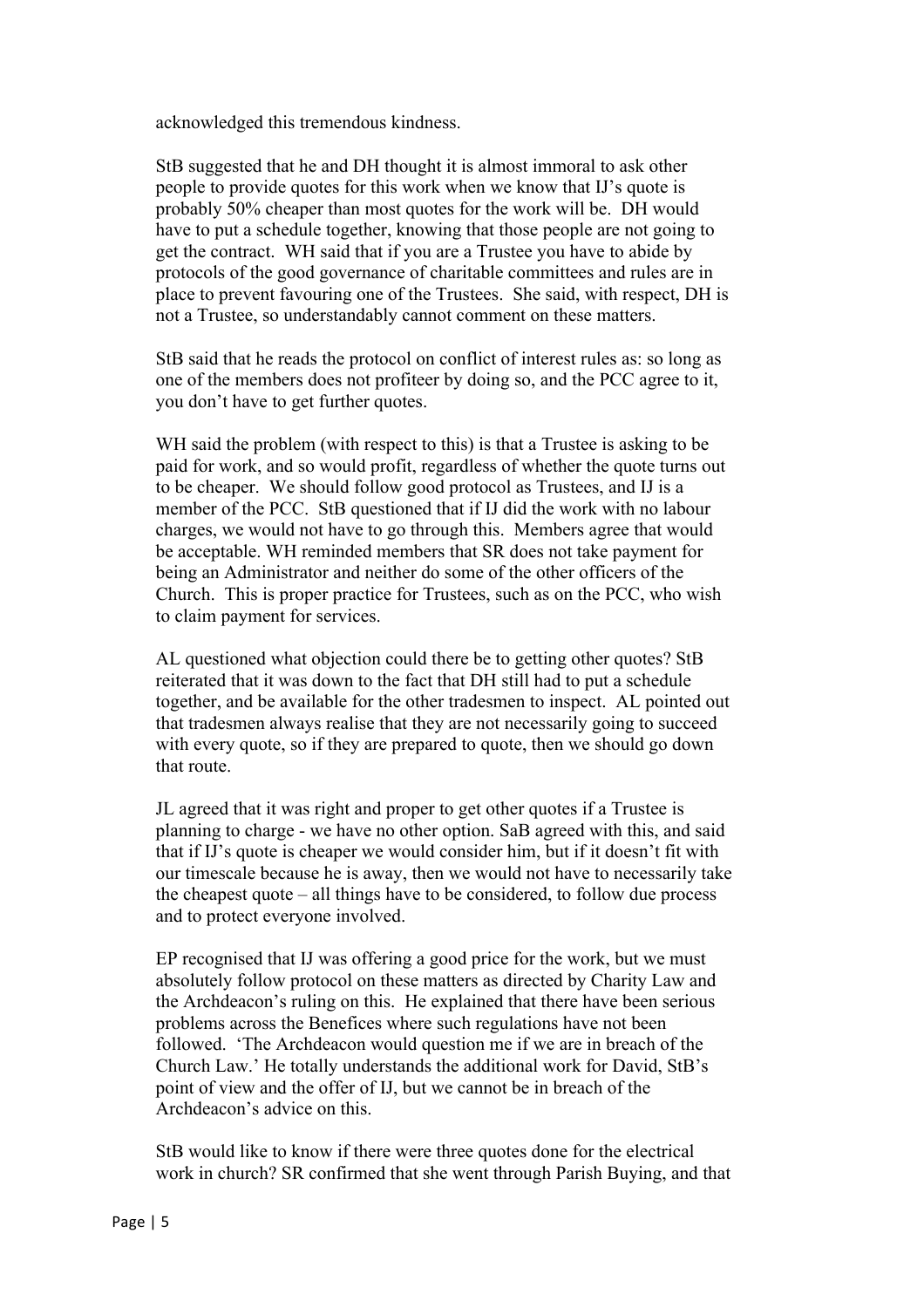their suggested tradesman's quote was much more expensive than the chosen quote, and that the PCC approved that decision to go with CMC back in January's PCC meeting, and it then went into the faculty application.

EP suggested that he invite IJ back to the meeting, and that he will tell him that even though the offer is good, that we must also get quotes. Present PCC agreed with this decision except StB. EP emailed IJ to retrun to the meeting.

WH mentioned that DH is looking for help in recovering grants for the various boiler contracts. Possible grant may come from FOSAC.

StB and JL have left their screens currently. ShB says her Zoom has crashed and she cannot see anyone. PCC members can see her and hear her. She will disconnect and reconnect.

AL announces she is leaving the meeting in five minutes.

IJ returns and when told that we recognise his kind offer but that we are duty bound, as directed by the Archdeacon, to get another quote first. IJ then withdrew his offer and all offers of work for St Andrew's church in the future. EP regretted this reaction and stated it was not to be taken personally. IJ felt that it was a very personal decision on the part of the PCC as they had accepted a quote from an electrician 'without getting other quotes', who is not a member of the church, and it makes it appear that they trust the electrician more than they trust him (IJ). IJ feels that it will now delay the heating installation ('and that is on your heads'). IJ reminded EP that he had already emailed him and offered to do the initial preparation work at no cost. EP agreed this, but had understood that only the initial work for installing the gas meter was without charge. IJ agreed that this was indeed the case. StB had already agreed to assist IJ to ensure that there are safe working practices. EP said that this initial work, labour free, and with StB's assistance would be totally acceptable, but that we would still need quotes for the remainder of the work that he would be charging labour for. (IJ's wife Jackie, suddenly joined the meeting). They mentioned that problems 30 years ago with the church had nearly made them bankrupt, and that he was not prepared to be treated in this way by people over concerned by regulations. Jackie Jurd and IJ leave the meeting.

EP expressed his sadness by what they had said.

StB says that he feels the same as them, and that wanted to leave the meeting, and withdraw his help for the church from now on. When EP requests him not to, StB said that 'all the hiding behind legality sounds like you are a bunch of Pharisees sticking to the law and not to the ethos that we have of trying to live a Christian life and getting things done'.

SaB reiterates that the church is a Christian organisation under Charity Law and that we have to stand by these rules and obligations. She believes as a Trustee we are doing the right thing. EP said that IJ was offering to put a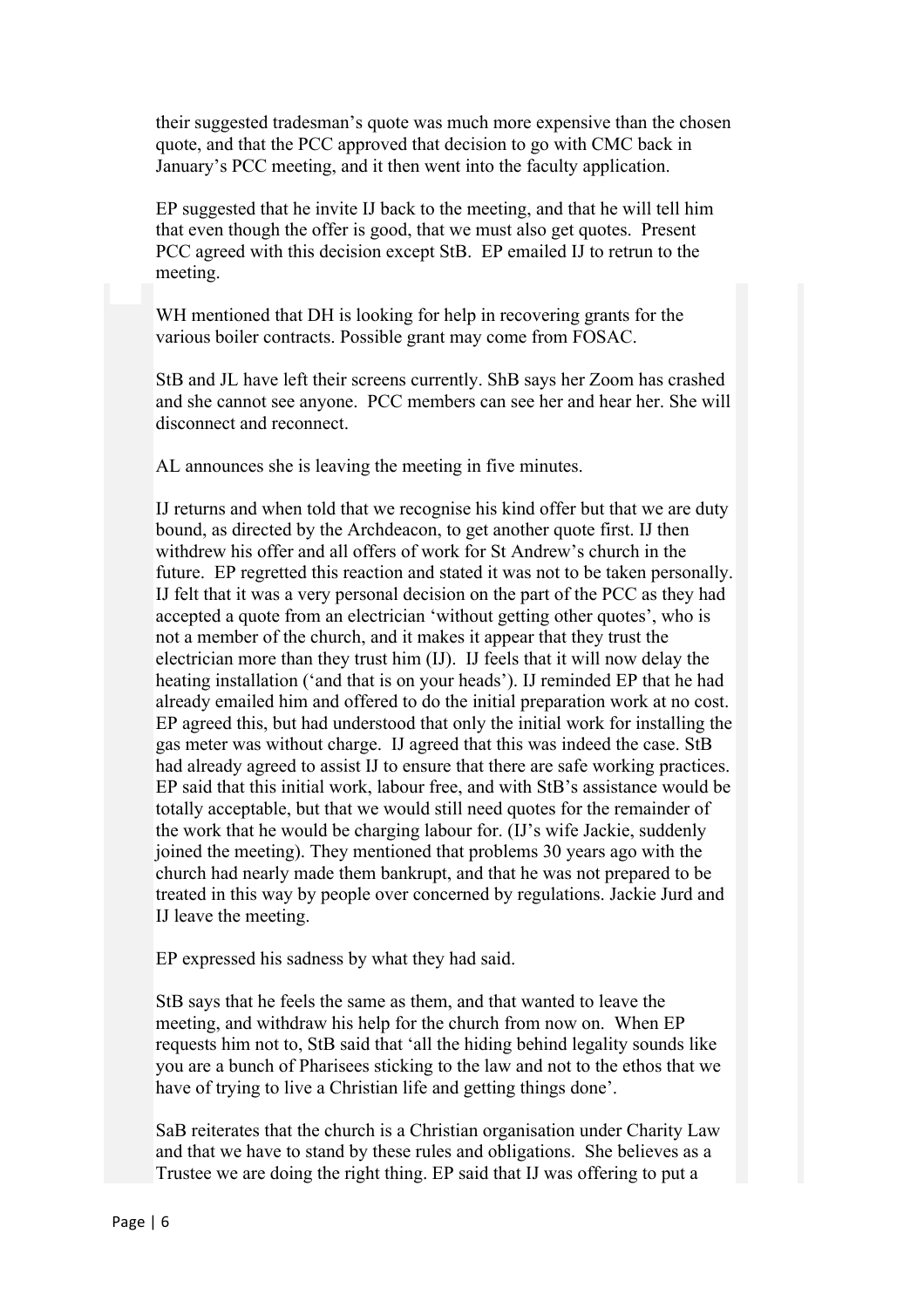vent in by the door and some initial repointing work for the gas meter installation. This was the only work he might do voluntarily, and not the other work quoted for (2 - 3 days work). He apologised if he had not made that clear earlier. EP said he can only follow the advise he has been given that we cannot pay fellow Trustees for work without getting outside quotes. It is not personal.

SR said that the reason this work needs to take place is that DH has been very thorough with regard to his overseeing the heating installation and aims to make sure everything is up to regulation. SR said that there was no immediate urgency for the meter to be installed, and that it has just been accelerated due to IJ going away on holiday, but that we cannot by-pass the correct procedure, just because of that. 'If somebody is going to accuse me of being unchristian, immoral and a Pharisee then go ahead.'

EP tells StB that he is overburdened with rules and regulations, and has always warmly welcomed generous offers of help from the good people like IJ of this world. But unfortunately he is constantly being told we have to obey regulations. EP will talk with IJ before he goes away, consult with him 'and hopefully keep our friendship'. EP says that he immensely values everyone's kindness, and knows it comes from Christian hearts and that this is what makes the church what it is and can then care for the bereaved and do all that we do. But the church nationally is burdened by buildings and therefore can't always do all that we want to do. He then acknowledged StB's and ShB's vast amount of time and work. SR does an enormous amount of work behind the scenes as Benefice Administrator, and again, IJ's contribution and work for the church has been exemplary, and EP is sorry that he doesn't feel valued. 'IJ's contribution to the life and ministry of the church is exemplary.'

StB wanted to know if there was a lower limit on tenders for the church, i.e. to change an electrical plug. Technically, do we get three quotes for that? SR said that there is no lower limit unless the standing committee can set a lower limit. StB agreed that this would be a good arrangement. SR confirms that the quote looks very reasonable, but that she can't assess a daily rate or length of time for the job, as she is not qualified builder.

JL returns to the meeting and is sad to hear all the animosity and that IJ does not feel valued with the years that he has put in, or StB or ShB, because of course they are valued. But it is a matter of practicality rather than personality.

EP suggests a pause to pray for healing amongst our friends and fellow members. EP leads the PCC in prayer for healing and that we would treasure one another, not just the old stones but the living stones

- **9. Safeguarding:** DP not present and no report received.
- **10. Social Committee:** ShB raised the planned 'virtual fete' which may still go ahead, but outside villagers' front doors with tables. She proposes three stalls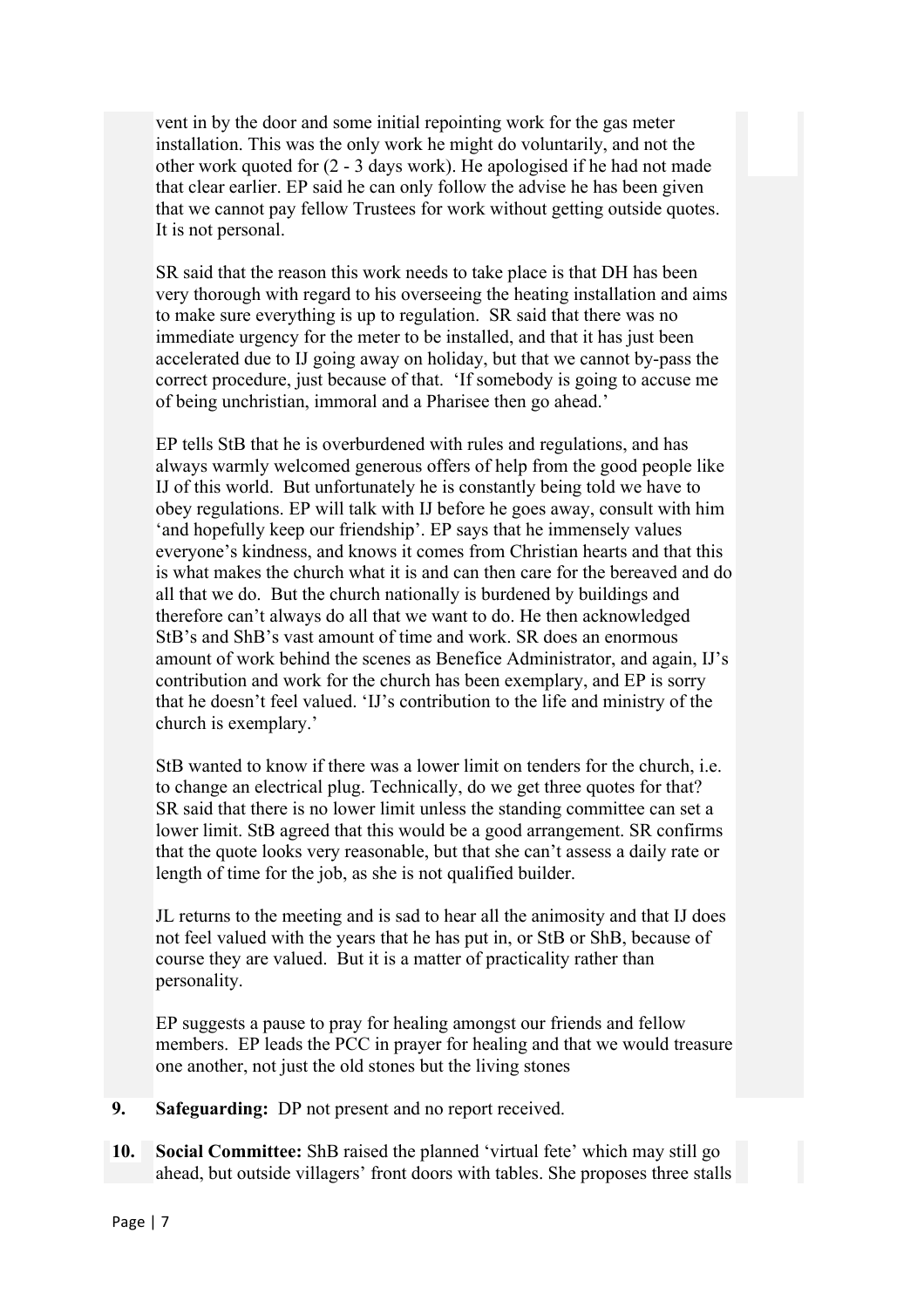in the hall car park, as church grounds are off limits. A tombola, sweet and book stall are planned. She requires the PCC's support to confirm that they may contact the congregation for donations. There were no objections amongst present members to this idea. Any money made will go to the food bank. EP confirms that the hall cannot be used, including the toilets at the moment. SR confirmed and suggested that we get a risk assessment from Logan Colbeck (LC) (H&S Advisor).

**ShB LC**

**SR**

**EP**

**11. Music Committee:** PB sent a report in his absence which was read out by EP: 'Everyone is deeply saddened by the passing of our dear friend Jean Penny who over many years contributed enormously to the music at St Andrews as well as the wider benefice, not only as a wonderful alto in the choir, but also in many concerts. She is deeply missed by all of us.

The music committee feel fortunate to have been able to contribute musical recordings for our virtual services and will continue to provide this for as long as necessary. Many thanks to Wendy Busy, John Lofthouse and family, Ed and others for providing music to enhance these services. We look forward to providing music when we are able to hold services again in our Benefice churches.'

EP reminded us that no wind instruments or singing are allowed when church buildings re-open.

**12. Correspondence:** YH Confirmed that no correspondence has been received.

## **13. AOB:**

## **(i) Parish Council War Memorial Responsibility**

SR thinks that the Medstead Parish Council are responsible for the War Memorial, but this will be confirmed in due course when the Diocesan Office have checked their records.

- **(ii) Food Bank:** SaB updated the members: Food is now bagged up beforehand, and that there are three sessions per week. Demand is higher due to the current situation. They now have e-referrals for confidentiality. The Food Bank appreciates all the giving and donations. ShB reminded EP that the requirements listed on the website are now out of date. EP will update the website to read 'Please check the Food Bank website to see which donations are currently required'. Margaret Pruen and EP had collected nearly £1000 of food from the church porch during the pandemic lockdown.
- **(iii) Planned Resignations:** Both churchwardens. APCM might be in October, so be aware and proactive in filling those gaps. EP has approached people, but no positive response as yet. Gay Howard is stepping down as Deanery Rep. Antonia Goor (Lasham) is the